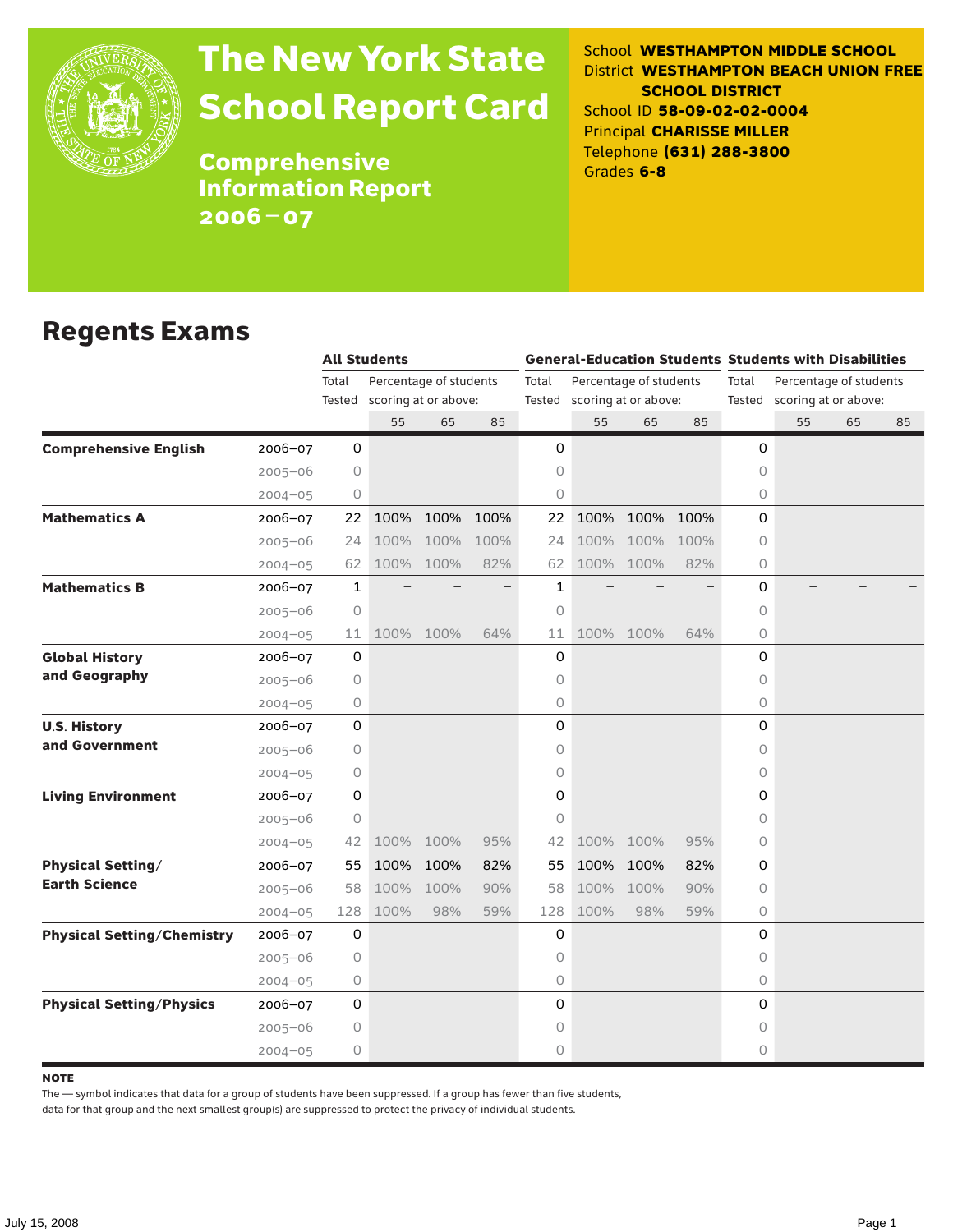## School **WESTHAMPTON MIDDLE SCHOOL**<br>School ID 58-09-02-020404<br>DISTRICT DISTRICT

### Regents Exams

|                              |             |         | <b>All Students</b>                                   |    |    |                |    |                                                       |    | <b>General-Education Students Students with Disabilities</b> |                                                       |    |    |  |
|------------------------------|-------------|---------|-------------------------------------------------------|----|----|----------------|----|-------------------------------------------------------|----|--------------------------------------------------------------|-------------------------------------------------------|----|----|--|
|                              |             | Total   | Percentage of students<br>Tested scoring at or above: |    |    | Total          |    | Percentage of students<br>Tested scoring at or above: |    | Total                                                        | Percentage of students<br>Tested scoring at or above: |    |    |  |
|                              |             |         | 55                                                    | 65 | 85 |                | 55 | 65                                                    | 85 |                                                              | 55                                                    | 65 | 85 |  |
| <b>Comprehensive French</b>  | $2006 - 07$ | 0       |                                                       |    |    | 0              |    |                                                       |    | 0                                                            |                                                       |    |    |  |
|                              | $2005 - 06$ | 0       |                                                       |    |    | 0              |    |                                                       |    | $\circ$                                                      |                                                       |    |    |  |
|                              | $2004 - 05$ | 0       |                                                       |    |    | 0              |    |                                                       |    | 0                                                            |                                                       |    |    |  |
| <b>Comprehensive German</b>  | $2006 - 07$ | 0       |                                                       |    |    | 0              |    |                                                       |    | 0                                                            |                                                       |    |    |  |
|                              | $2005 - 06$ | 0       |                                                       |    |    | 0              |    |                                                       |    | 0                                                            |                                                       |    |    |  |
|                              | $2004 - 05$ | $\circ$ |                                                       |    |    | 0              |    |                                                       |    | 0                                                            |                                                       |    |    |  |
| <b>Comprehensive Hebrew</b>  | 2006-07     | 0       |                                                       |    |    | 0              |    |                                                       |    | 0                                                            |                                                       |    |    |  |
|                              | $2005 - 06$ | 0       |                                                       |    |    | 0              |    |                                                       |    | 0                                                            |                                                       |    |    |  |
|                              | $2004 - 05$ | 0       |                                                       |    |    | 0              |    |                                                       |    | 0                                                            |                                                       |    |    |  |
| <b>Comprehensive Italian</b> | 2006-07     | 0       |                                                       |    |    | 0              |    |                                                       |    | 0                                                            |                                                       |    |    |  |
|                              | $2005 - 06$ | 0       |                                                       |    |    | 0              |    |                                                       |    | 0                                                            |                                                       |    |    |  |
|                              | $2004 - 05$ | $\circ$ |                                                       |    |    | 0              |    |                                                       |    | 0                                                            |                                                       |    |    |  |
| <b>Comprehensive Latin</b>   | 2006-07     | 0       |                                                       |    |    | 0              |    |                                                       |    | 0                                                            |                                                       |    |    |  |
|                              | $2005 - 06$ | $\circ$ |                                                       |    |    | 0              |    |                                                       |    | 0                                                            |                                                       |    |    |  |
|                              | $2004 - 05$ | $\circ$ |                                                       |    |    | $\circ$        |    |                                                       |    | $\circ$                                                      |                                                       |    |    |  |
| <b>Comprehensive Spanish</b> | 2006-07     | 0       |                                                       |    |    | 0              |    |                                                       |    | 0                                                            |                                                       |    |    |  |
|                              | $2005 - 06$ | 0       |                                                       |    |    | 0              |    |                                                       |    | 0                                                            |                                                       |    |    |  |
|                              | $2004 - 05$ | 2       |                                                       |    |    | $\overline{2}$ |    |                                                       |    | 0                                                            |                                                       |    |    |  |

#### note

The — symbol indicates that data for a group of students have been suppressed. If a group has fewer than five students,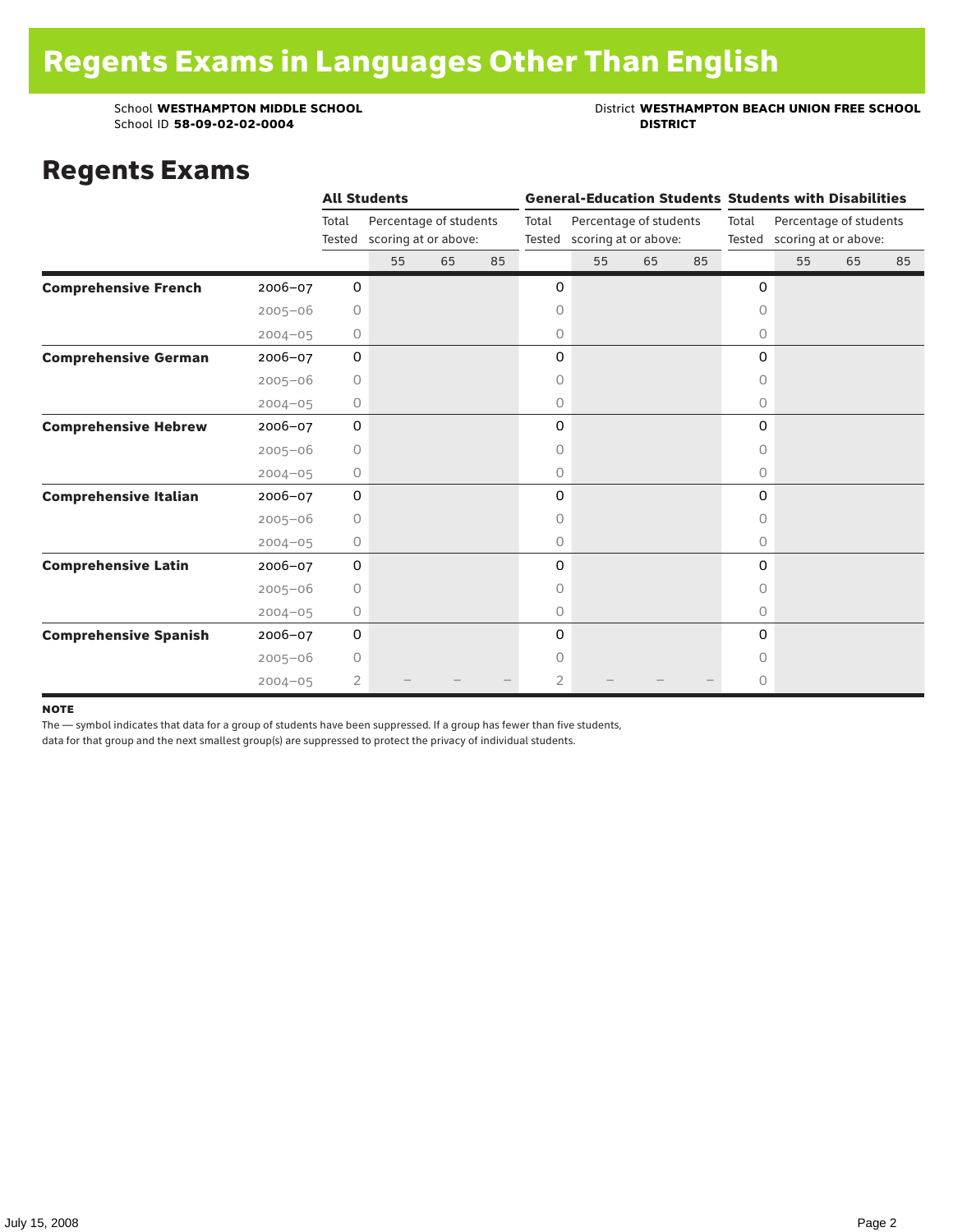School **WESTHAMPTON MIDDLE SCHOOL**<br>School ID 58-09-02-020404<br>DISTRICT DISTRICT

### Regents Competency Tests

|                       |             | <b>All Students</b> |                  |                     |                  | <b>General-Education Students Students with Disabilities</b> |                  |  |
|-----------------------|-------------|---------------------|------------------|---------------------|------------------|--------------------------------------------------------------|------------------|--|
|                       |             | <b>Total Tested</b> | Percent Passing: | <b>Total Tested</b> | Percent Passing: | <b>Total Tested</b>                                          | Percent Passing: |  |
| <b>Mathematics</b>    | 2006-07     | 0                   |                  | 0                   |                  | 0                                                            |                  |  |
|                       | $2005 - 06$ | 0                   |                  | $\Omega$            |                  | <sup>n</sup>                                                 |                  |  |
|                       | $2004 - 05$ | 1                   |                  | 0                   |                  | 1                                                            |                  |  |
| <b>Science</b>        | 2006-07     | 0                   |                  | 0                   |                  | 0                                                            |                  |  |
|                       | $2005 - 06$ | 0                   |                  | 0                   |                  | 0                                                            |                  |  |
|                       | $2004 - 05$ | 1                   |                  | 0                   |                  | $\mathbf{1}$                                                 |                  |  |
| Reading               | 2006-07     | 0                   |                  | 0                   |                  | 0                                                            |                  |  |
|                       | $2005 - 06$ | 0                   |                  | 0                   |                  | 0                                                            |                  |  |
|                       | $2004 - 05$ | 0                   |                  | $\circ$             |                  | 0                                                            |                  |  |
| <b>Writing</b>        | $2006 - 07$ | 0                   |                  | 0                   |                  | 0                                                            |                  |  |
|                       | $2005 - 06$ | 0                   |                  | 0                   |                  | 0                                                            |                  |  |
|                       | $2004 - 05$ | 0                   |                  | $\circ$             |                  | $\circ$                                                      |                  |  |
| <b>Global Studies</b> | 2006-07     | 0                   |                  | 0                   |                  | 0                                                            |                  |  |
|                       | $2005 - 06$ | 0                   |                  | $\circ$             |                  | 0                                                            |                  |  |
|                       | $2004 - 05$ | 0                   |                  | $\circ$             |                  | 0                                                            |                  |  |
| <b>U.S. History</b>   | 2006-07     | 0                   |                  | 0                   |                  | 0                                                            |                  |  |
| and Government        | $2005 - 06$ | $\bigcap$           |                  | $\bigcap$           |                  | 0                                                            |                  |  |
|                       | $2004 - 05$ | 0                   |                  | 0                   |                  | 0                                                            |                  |  |

#### **NOTE**

The — symbol indicates that data for a group of students have been suppressed. If a group has fewer than five students,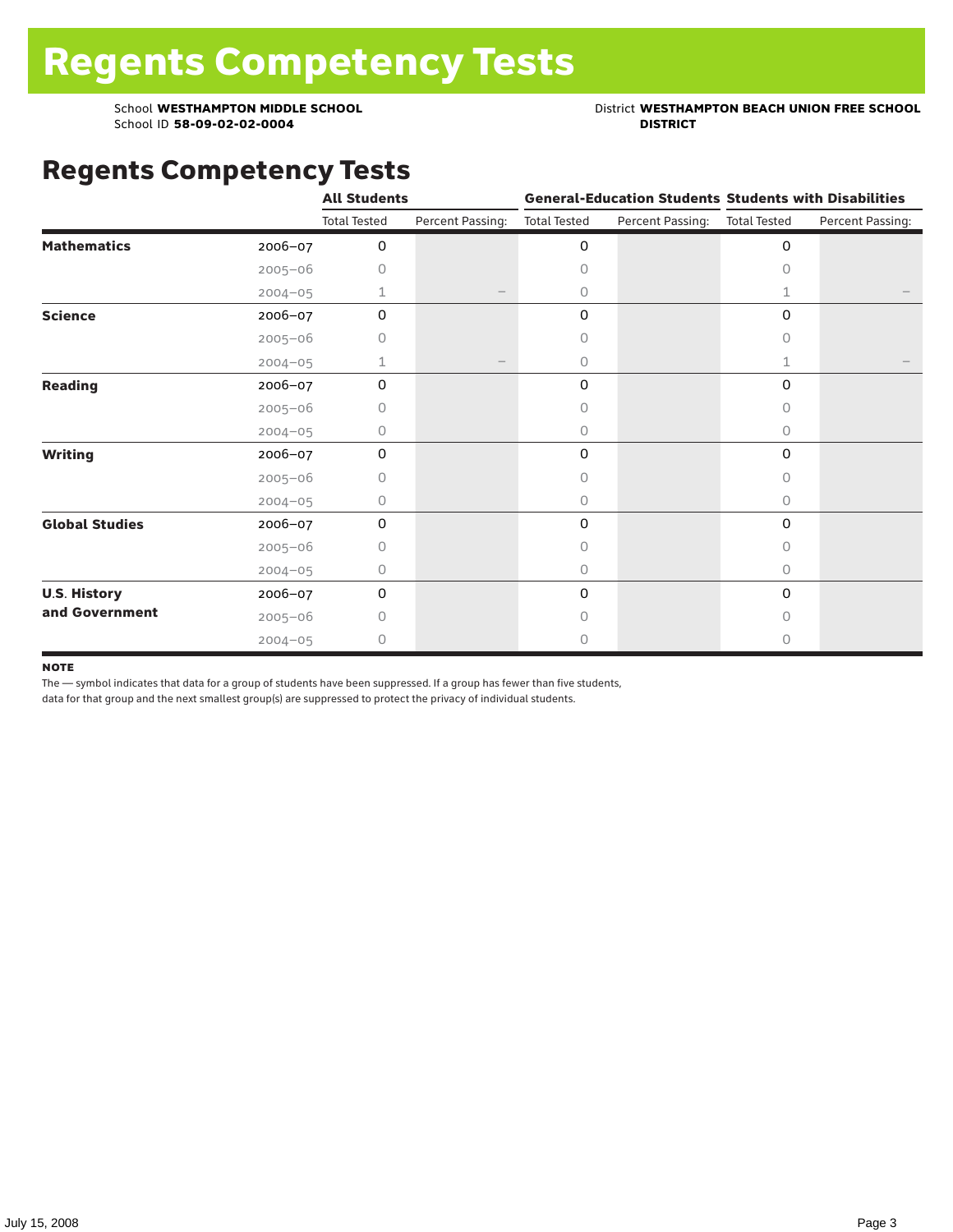School **WESTHAMPTON MIDDLE SCHOOL**<br>School ID 58-09-02-020404<br>**DISTRICT** DISTRICT

## Second Language Proficiency Examinations

|                |             | <b>All Students</b> |                  |                     |                  | <b>General-Education Students Students with Disabilities</b> |                  |  |  |
|----------------|-------------|---------------------|------------------|---------------------|------------------|--------------------------------------------------------------|------------------|--|--|
|                |             | <b>Total Tested</b> | Percent Passing: | <b>Total Tested</b> | Percent Passing: | <b>Total Tested</b>                                          | Percent Passing: |  |  |
| <b>French</b>  | 2006-07     | 19                  | 89%              | 18                  |                  | $\mathbf{1}$                                                 |                  |  |  |
|                | $2005 - 06$ | 0                   |                  | $\circ$             |                  | 0                                                            |                  |  |  |
|                | $2004 - 05$ | 12                  | 100%             | 12                  | 100%             | 0                                                            |                  |  |  |
| German         | 2006-07     | 0                   |                  | 0                   |                  | 0                                                            |                  |  |  |
|                | $2005 - 06$ | 0                   |                  | $\circ$             |                  | 0                                                            |                  |  |  |
|                | $2004 - 05$ | 0                   |                  | $\circ$             |                  | $\circ$                                                      |                  |  |  |
| <b>Italian</b> | 2006-07     | 0                   |                  | 0                   |                  | 0                                                            |                  |  |  |
|                | $2005 - 06$ | 0                   |                  | $\circ$             |                  | 0                                                            |                  |  |  |
|                | $2004 - 05$ | 0                   |                  | $\circ$             |                  | 0                                                            |                  |  |  |
| Latin          | 2006-07     | 0                   |                  | 0                   |                  | 0                                                            |                  |  |  |
|                | $2005 - 06$ | 0                   |                  | 0                   |                  | 0                                                            |                  |  |  |
|                | $2004 - 05$ | Ω                   |                  | $\circ$             |                  | 0                                                            |                  |  |  |
| <b>Spanish</b> | 2006-07     | 142                 | 98%              | 130                 | 98%              | 12                                                           | 92%              |  |  |
|                | $2005 - 06$ | 143                 | 96%              | 137                 | 96%              | 6                                                            | 83%              |  |  |
|                | $2004 - 05$ | 128                 | 98%              | 120                 | 98%              | 8                                                            | 100%             |  |  |

#### **NOTE**

The — symbol indicates that data for a group of students have been suppressed. If a group has fewer than five students,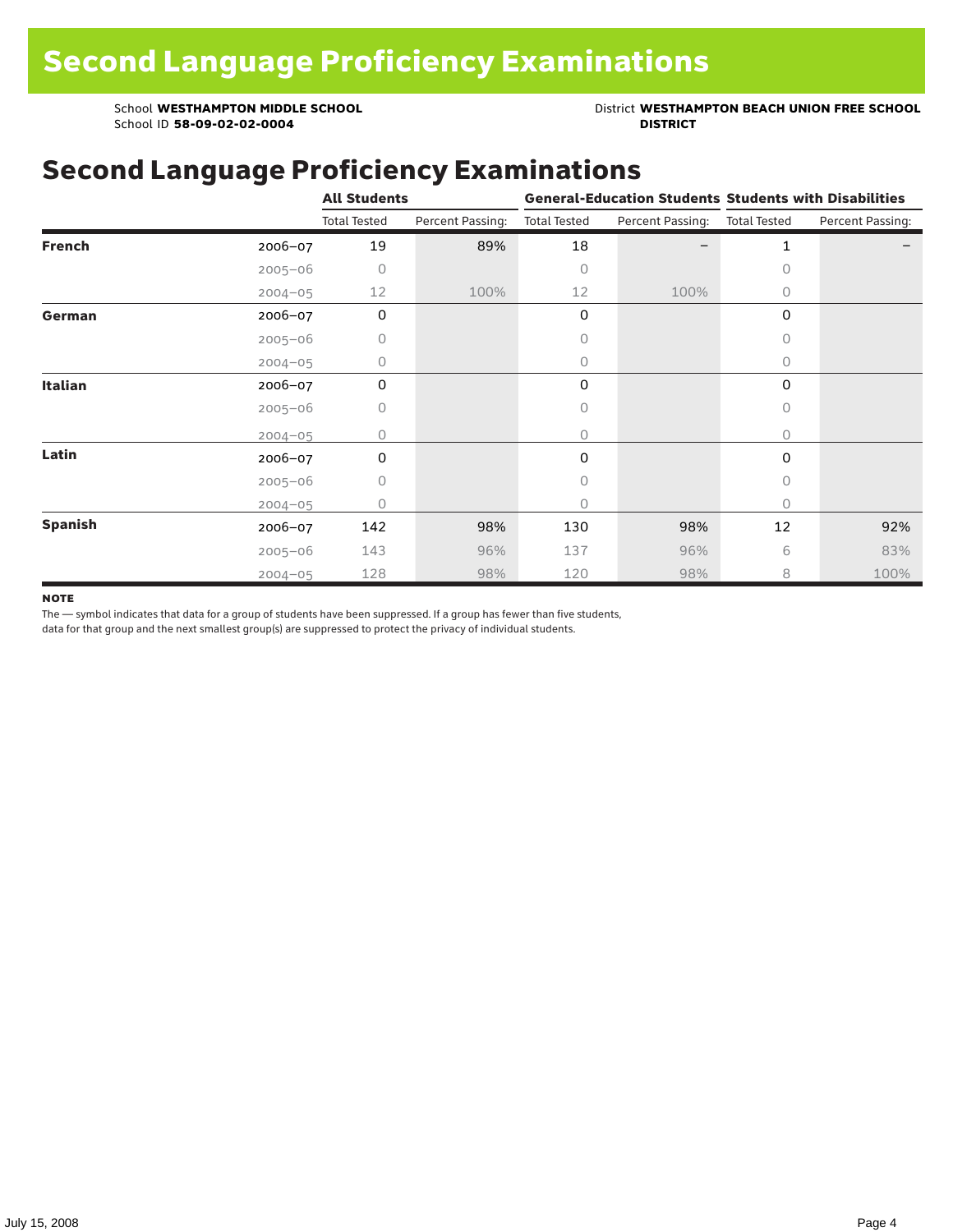School **WESTHAMPTON MIDDLE SCHOOL**<br>School ID 58-09-02-020404<br>**DISTRICT** DISTRICT

### New York State English as a Second Language Achievement Test (NYSESLAT)

|                  |             | <b>All Students</b>                                       |                                   |                             |     | <b>General-Education Students</b> |                |     |                                   |     | <b>Students with Disabilities</b> |          |                                   |  |                             |  |       |
|------------------|-------------|-----------------------------------------------------------|-----------------------------------|-----------------------------|-----|-----------------------------------|----------------|-----|-----------------------------------|-----|-----------------------------------|----------|-----------------------------------|--|-----------------------------|--|-------|
|                  |             | Total                                                     |                                   | Percent of students scoring |     |                                   | Total          |     | Percent of students scoring       |     |                                   | Total    |                                   |  | Percent of students scoring |  |       |
|                  |             |                                                           | Tested in each performance level: |                             |     |                                   |                |     | Tested in each performance level: |     |                                   |          | Tested in each performance level: |  |                             |  |       |
|                  |             |                                                           |                                   | Begin. Interm. Adv.         |     | Prof.                             |                |     | Begin. Interm. Adv.               |     | Prof.                             |          |                                   |  | Begin. Interm. Adv.         |  | Prof. |
| <b>Listening</b> | 2006-07     | 0                                                         |                                   |                             |     |                                   | 0              |     |                                   |     |                                   | 0        |                                   |  |                             |  |       |
| and Speaking     | $2005 - 06$ | 0                                                         |                                   |                             |     |                                   | 0              |     |                                   |     |                                   | $\circ$  |                                   |  |                             |  |       |
| $(Grades K-1)$   | $2004 - 05$ | 0                                                         |                                   |                             |     |                                   | $\bigcirc$     |     |                                   |     |                                   | $\circ$  |                                   |  |                             |  |       |
| <b>Reading</b>   | 2006-07     | 0                                                         |                                   |                             |     |                                   | 0              |     |                                   |     |                                   | 0        |                                   |  |                             |  |       |
| and Writing      | $2005 - 06$ | 0                                                         |                                   |                             |     |                                   | $\circ$        |     |                                   |     |                                   | $\circ$  |                                   |  |                             |  |       |
| $(Grades K-1)$   | $2004 - 05$ | $\circ$                                                   |                                   |                             |     |                                   | $\circ$        |     |                                   |     |                                   | $\circ$  |                                   |  |                             |  |       |
| <b>Listening</b> | $2006 - 07$ | 0                                                         |                                   |                             |     |                                   | 0              |     |                                   |     |                                   | $\Omega$ |                                   |  |                             |  |       |
| and Speaking     | $2005 - 06$ | 0                                                         |                                   |                             |     |                                   | $\circ$        |     |                                   |     |                                   | $\circ$  |                                   |  |                             |  |       |
| $(Grades 2-4)$   | $2004 - 05$ | $\mathsf O$                                               |                                   |                             |     |                                   | $\bigcirc$     |     |                                   |     |                                   | $\circ$  |                                   |  |                             |  |       |
| <b>Reading</b>   | $2006 - 07$ | 0                                                         |                                   |                             |     |                                   | 0              |     |                                   |     |                                   | 0        |                                   |  |                             |  |       |
| and Writing      | $2005 - 06$ | 0                                                         |                                   |                             |     |                                   | 0              |     |                                   |     |                                   | $\circ$  |                                   |  |                             |  |       |
| $(Grades 2-4)$   | $2004 - 05$ | 0                                                         |                                   |                             |     |                                   | $\circ$        |     |                                   |     |                                   | $\circ$  |                                   |  |                             |  |       |
| Listening        | 2006-07     | 0                                                         |                                   |                             |     |                                   | 0              |     |                                   |     |                                   | 0        |                                   |  |                             |  |       |
| and Speaking     | $2005 - 06$ | 3                                                         |                                   |                             |     |                                   | 3              |     |                                   |     |                                   | 0        |                                   |  |                             |  |       |
| $(Grades 5-6)$   | $2004 - 05$ | $\overline{2}$                                            |                                   |                             |     |                                   | $\overline{c}$ |     |                                   |     |                                   | 0        |                                   |  |                             |  |       |
| <b>Reading</b>   | $2006 - 07$ | 0                                                         |                                   |                             |     |                                   | 0              |     |                                   |     |                                   | 0        |                                   |  |                             |  |       |
| and Writing      | $2005 - 06$ | 3                                                         |                                   |                             |     |                                   | 3              |     |                                   |     |                                   | $\circ$  |                                   |  |                             |  |       |
| $(Grades 5-6)$   | $2004 - 05$ | $\overline{2}$                                            |                                   |                             |     |                                   | $\overline{2}$ |     |                                   |     |                                   | $\circ$  |                                   |  |                             |  |       |
| Listening        | $2006 - 07$ | 14                                                        | 14%                               | 14%                         | 7%  | 64%                               | 14             | 14% | 14%                               | 7%  | 64%                               | 0        |                                   |  |                             |  |       |
| and Speaking     | $2005 - 06$ | 10                                                        | $0\%$                             | 10%                         | 30% | 60%                               | 10             | 0%  | 10%                               | 30% | 60%                               | $\circ$  |                                   |  |                             |  |       |
| $(Grades 7-8)$   | $2004 - 05$ | 9                                                         | 0%                                | 11%                         | 44% | 44%                               | 9              | 0%  | 11%                               | 44% | 44%                               | 0        |                                   |  |                             |  |       |
| <b>Reading</b>   | 2006-07     | 14                                                        | 29%                               | 14%                         | 50% | 7%                                | 14             | 29% | 14%                               | 50% | 7%                                | 0        |                                   |  |                             |  |       |
| and Writing      | $2005 - 06$ | 10                                                        | 10%                               | 50%                         | 20% | 20%                               | 10             | 10% | 50%                               | 20% | 20%                               | $\circ$  |                                   |  |                             |  |       |
| $(Grades 7-8)$   | $2004 - 05$ | $\mathcal{G}% _{M_{1},M_{2}}^{\alpha,\beta}(\varepsilon)$ | 0%                                | 22%                         | 44% | 33%                               | 9              | 0%  | 22%                               | 44% | 33%                               | $\circ$  |                                   |  |                             |  |       |
| Listening        | 2006-07     | 0                                                         |                                   |                             |     |                                   | 0              |     |                                   |     |                                   | 0        |                                   |  |                             |  |       |
| and Speaking     | $2005 - 06$ | 0                                                         |                                   |                             |     |                                   | $\circ$        |     |                                   |     |                                   | $\circ$  |                                   |  |                             |  |       |
| $(Grades g-12)$  | $2004 - 05$ | 0                                                         |                                   |                             |     |                                   | 0              |     |                                   |     |                                   | $\circ$  |                                   |  |                             |  |       |
| <b>Reading</b>   | $2006 - 07$ | 0                                                         |                                   |                             |     |                                   | 0              |     |                                   |     |                                   | 0        |                                   |  |                             |  |       |
| and Writing      | $2005 - 06$ | 0                                                         |                                   |                             |     |                                   | 0              |     |                                   |     |                                   | $\circ$  |                                   |  |                             |  |       |
| $(Grades g-12)$  | $2004 - 05$ | 0                                                         |                                   |                             |     |                                   | 0              |     |                                   |     |                                   | 0        |                                   |  |                             |  |       |

#### **NOTE**

The — symbol indicates that data for a group of students have been suppressed. If a group has fewer than five students,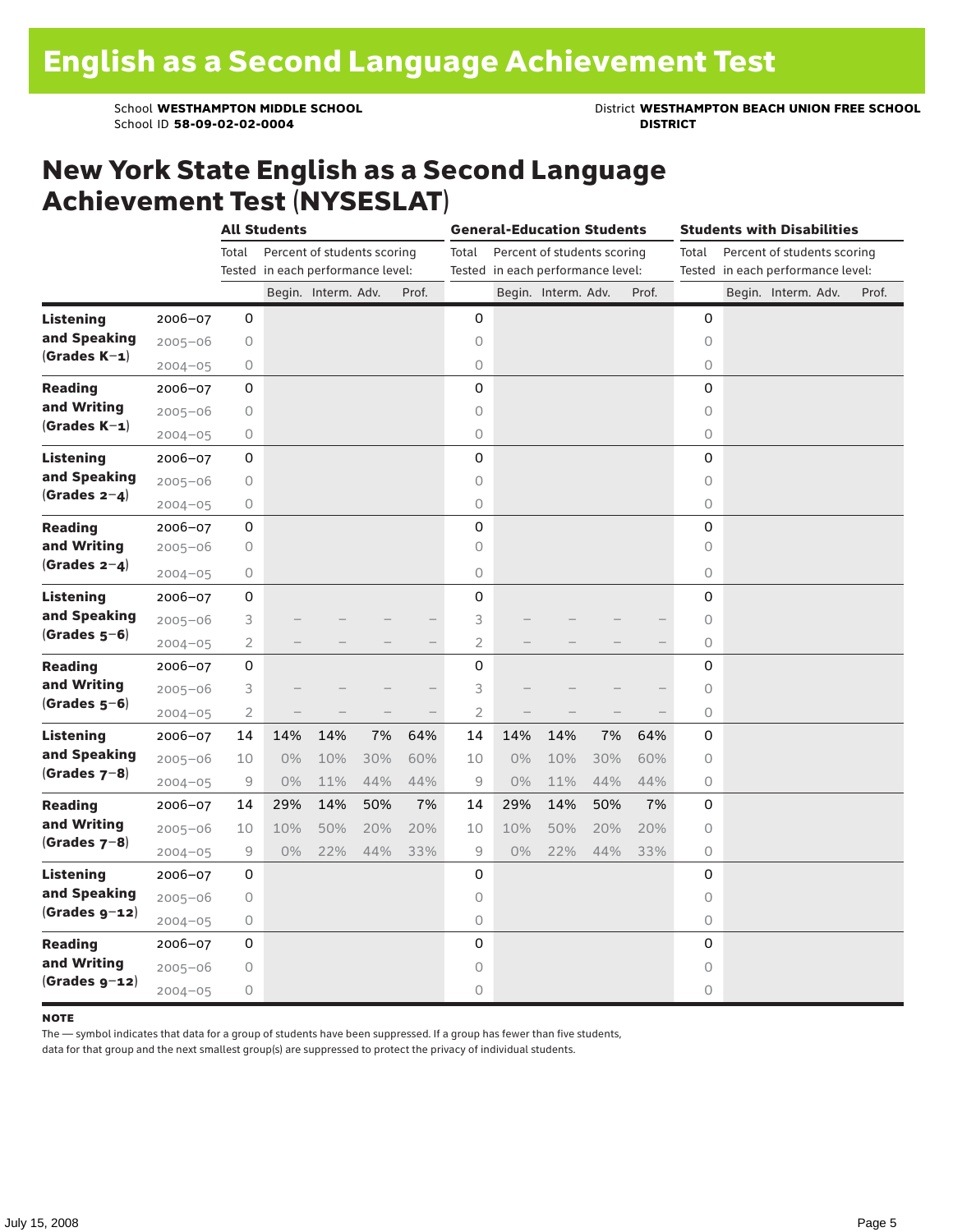School ID **58-09-02-02-0004 DISTRICT**

School **WESTHAMPTON MIDDLE SCHOOL** District **WESTHAMPTON BEACH UNION FREE SCHOOL**

# Elementary/Middle-Level Social Studies 2006–07

|                            | <b>All Students</b>                                         |    |     |     |     |       | <b>General-Education Students</b>                  |     |     |     |    |                                                             | <b>Students with Disabilities</b> |     |                |  |  |  |
|----------------------------|-------------------------------------------------------------|----|-----|-----|-----|-------|----------------------------------------------------|-----|-----|-----|----|-------------------------------------------------------------|-----------------------------------|-----|----------------|--|--|--|
|                            | Percentage of students<br>Total<br>Tested scoring at level: |    |     |     |     | Total | Percentage of students<br>Tested scoring at level: |     |     |     |    | Percentage of students<br>Total<br>Tested scoring at level: |                                   |     |                |  |  |  |
|                            |                                                             |    |     |     | 4   |       |                                                    |     |     |     |    |                                                             |                                   |     | $\overline{4}$ |  |  |  |
| <b>Elementary</b><br>Level | 0                                                           |    |     |     |     |       |                                                    |     |     |     | 0  |                                                             |                                   |     |                |  |  |  |
| <b>Middle Level</b>        | 194                                                         | 1% | 17% | 52% | 31% | 167   | 1%                                                 | 12% | 51% | 36% | 27 | 0%                                                          | 48%                               | 52% | 0%             |  |  |  |

### 2003 Total Cohort Performance on Regents Exams After Four Years

|                                        |                                                                                    | <b>All Students</b> |  |  |                                                                            | <b>General-Education Students</b> |           |  |  |                                                                               |   | <b>Students with Disabilities</b> |  |  |  |  |  |
|----------------------------------------|------------------------------------------------------------------------------------|---------------------|--|--|----------------------------------------------------------------------------|-----------------------------------|-----------|--|--|-------------------------------------------------------------------------------|---|-----------------------------------|--|--|--|--|--|
|                                        | Cohor<br>Enroll<br>Percentage of<br>students scoring:<br>65-84 85-100<br>$55 - 64$ |                     |  |  | Coho<br>Percentage of<br>$\circ$<br>ᇛ<br>students scoring:<br>65-84 85-100 |                                   |           |  |  | Cohort<br>Percentage of<br>o,<br>문<br>students scoring:<br>55-64 65-84 85-100 |   |                                   |  |  |  |  |  |
|                                        |                                                                                    |                     |  |  |                                                                            |                                   | $55 - 64$ |  |  |                                                                               |   |                                   |  |  |  |  |  |
| <b>Global History</b><br>and Geography | 0                                                                                  |                     |  |  |                                                                            | 0                                 |           |  |  |                                                                               | 0 |                                   |  |  |  |  |  |
| <b>U.S. History</b><br>and Government  | 0                                                                                  |                     |  |  |                                                                            | $\Omega$                          |           |  |  |                                                                               | 0 |                                   |  |  |  |  |  |
| <b>Science</b>                         | 0                                                                                  |                     |  |  |                                                                            | 0                                 |           |  |  |                                                                               | 0 |                                   |  |  |  |  |  |

# New York State Alternate Assessments (NYSAA) 2006–07

|                         | <b>All Students</b> |                                                |               |   |   |  |  |  |  |  |  |  |
|-------------------------|---------------------|------------------------------------------------|---------------|---|---|--|--|--|--|--|--|--|
|                         | Total               | Number of students scoring<br>Tested at Level: |               |   |   |  |  |  |  |  |  |  |
|                         |                     | 1                                              | $\mathcal{P}$ | 3 | 4 |  |  |  |  |  |  |  |
| <b>Elementary Level</b> |                     |                                                |               |   |   |  |  |  |  |  |  |  |
| Social Studies          | 0                   |                                                |               |   |   |  |  |  |  |  |  |  |
| <b>Middle Level</b>     |                     |                                                |               |   |   |  |  |  |  |  |  |  |
| <b>Social Studies</b>   | 0                   |                                                |               |   |   |  |  |  |  |  |  |  |
| <b>Secondary Level</b>  |                     |                                                |               |   |   |  |  |  |  |  |  |  |
| English Language Arts   | O                   |                                                |               |   |   |  |  |  |  |  |  |  |
| <b>Mathematics</b>      | O                   |                                                |               |   |   |  |  |  |  |  |  |  |
| <b>Social Studies</b>   | O                   |                                                |               |   |   |  |  |  |  |  |  |  |
| Science                 | O                   |                                                |               |   |   |  |  |  |  |  |  |  |

The New York State Alternate Assessment (NYSAA) is for students with severe cognitive disabilities. Results for students taking the NYSAA in English language arts, mathematics, and science at the elementary and middle levels are available in the *Accountability and Overview Report* part of *The New York State Report Card*.

The — symbol indicates that data for a group of students have been suppressed. If a group has fewer than five students, data for that group and the next smallest group(s) are suppressed to protect the privacy of individual students.

**NOTE**